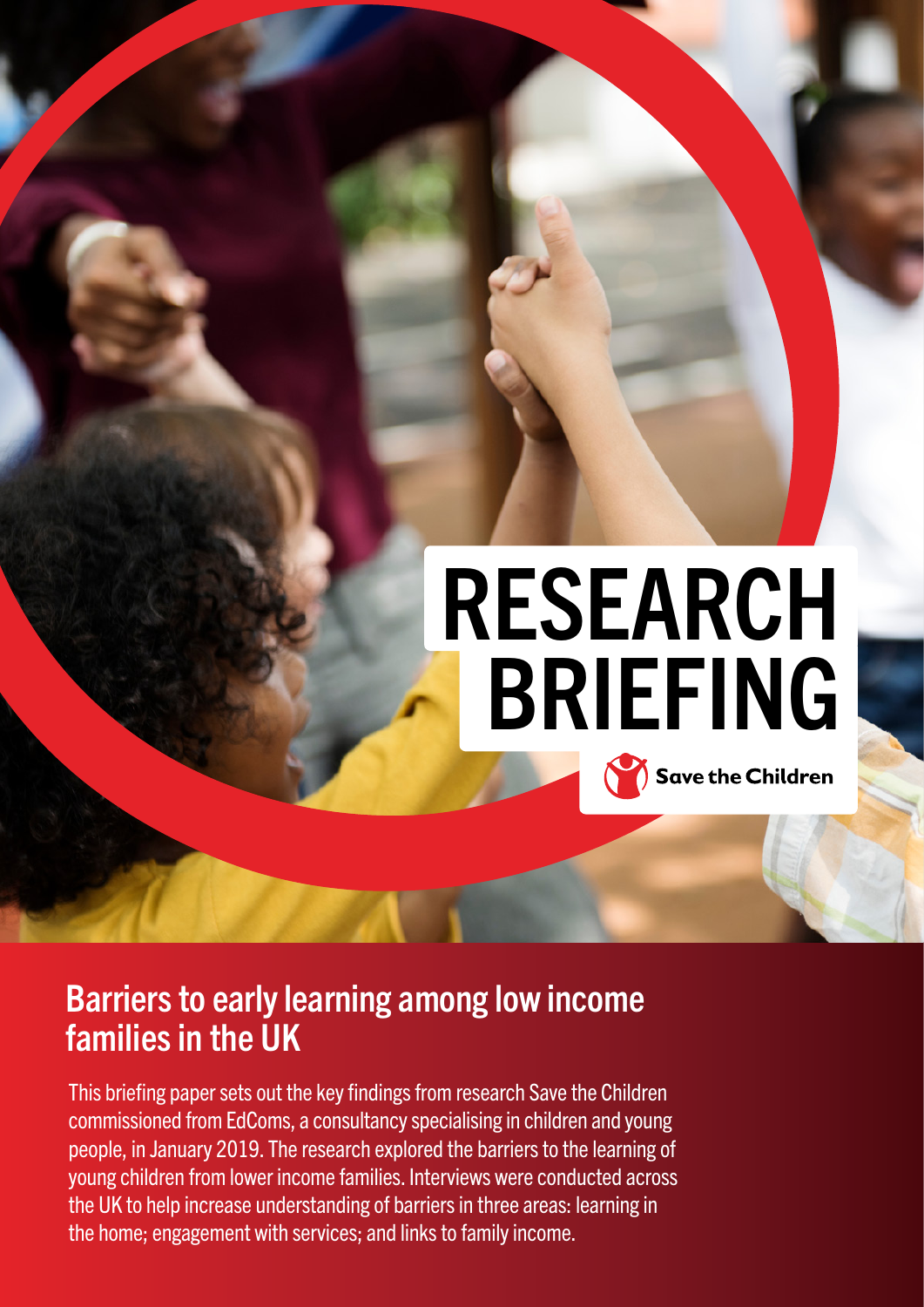# EARLY LEARNING WITHIN FAMILIES' LIVES

### Many families struggled to find the time and opportunities to support their children's learning needs

Many of the families interviewed had busy, complex and challenging lives juggling work, childcare, family time, health issues and other factors on a daily basis.

Some of the most common challenges included managing the household income, facilitating childcare and working out how to sustain their household income.

#### IN-HOME PRIORITIES TYPICALLY CITED BY INTERVIEWED FAMILIES



Some families highlighted that they often have to prioritise work and income ahead of their child's learning at home so that they can ensure that their family's basic needs are met. These parents generally recognised that they should encourage their child to learn, but their circumstance prevented them from acting on this, creating a sense of guilt and negativity around learning.

### Parents were not always sure what they should be doing to support learning

Some of the parents interviewed were aware of the basic skills that their children, particularly their younger children, needed to develop.

However, most of the parents had little knowledge of which activities contributed to the development of these skills in a home environment, and therefore struggled to acknowledge when learning was happening within the home.

Many of these families focused on teaching soft over hard skills; with soft skills referenced including sharing, being kind and following rules. They saw the development of these skills as necessary to support their children's easy transition into early learning environments such as nursery or playgroups.

This was reinforced by the perception that nursery and schools take over teaching hard skills as a child gets older.



#### 0-1 years old

Most aware of need to teach basic skills such as sitting, rolling, talking

#### 2-3 years old

Development of basic skills continues at home – holding a pen, counting, letters

#### 3-4 years old

Continue developing basic skills, may try to align with topics they are learning at nursery

#### 5-7 years old

As child reaches school age, early learning is covered through formal education

This suggests that more could be done to support parents by providing them with a better understanding of what learning means, to foster more positive perceptions and reinforce positive behaviours already demonstrated in the home.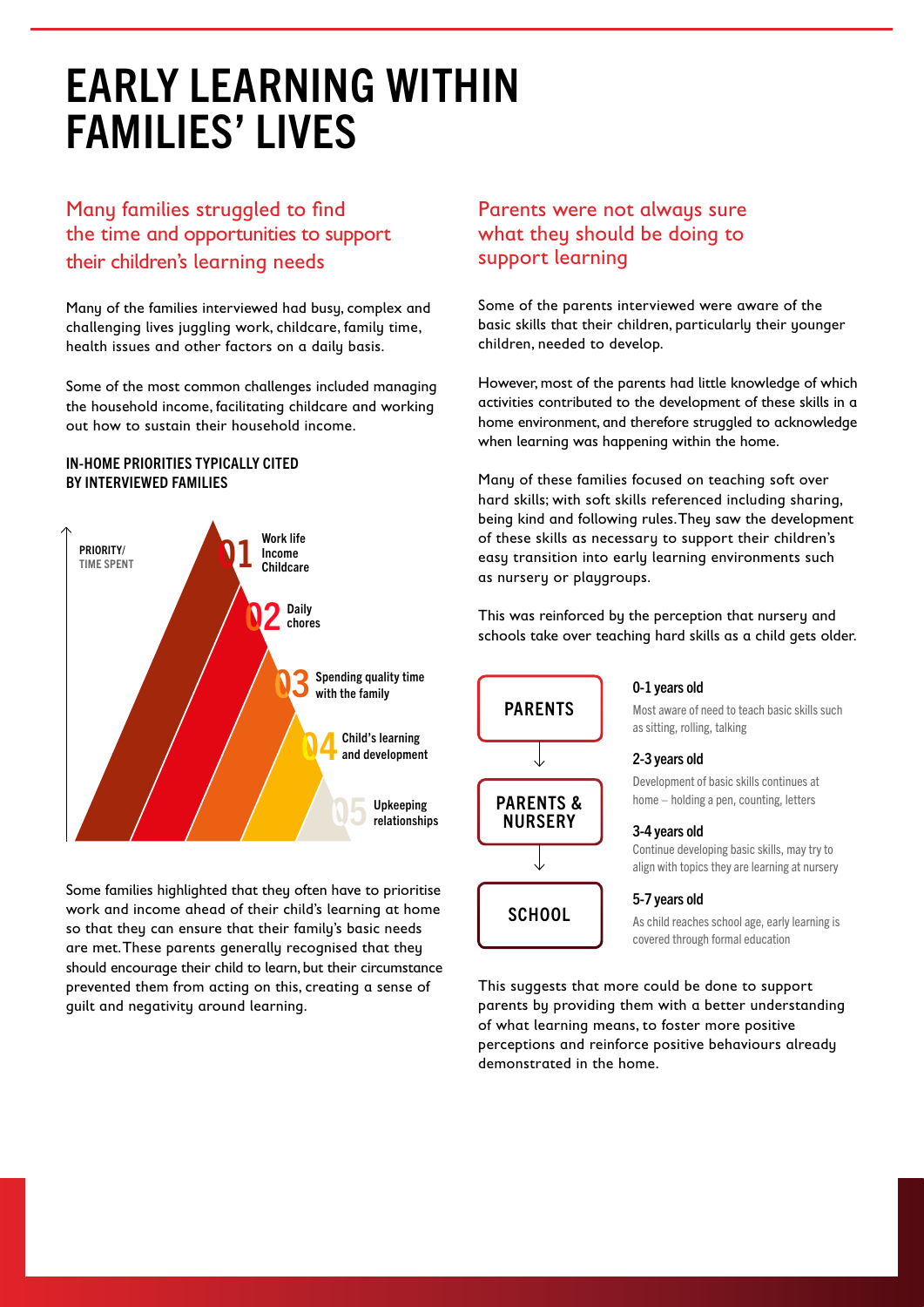# BARRIERS TO EARLY LEARNING WITHIN THE HOME

A lack of confidence and understanding of best practice can make supporting children's learning feel difficult and often unattainable

Encouraging learning can feel difficult. Some parents highlighted a lack of confidence in trying to keep up with new teaching methods in school.

In addition, parents with multiple children and children of varied ages highlighted the challenges of dividing their attention across the family.

A fluctuating narrative on children using technology meant some parents were unsure whether they should allow their child to use YouTube or educational apps to facilitate learning.

The research suggests greater support is needed for home learning, to encourage parents to take part and to reassure them that any form of early learning is beneficial and positive.

# CHALLENGES RELATING TO EARLY LEARNING AS A RESULT OF INCOME

### In some families, children were missing out on key opportunities which facilitate learning

Our research found that financial constraints can have an impact on ability to engage with learning across ages.

#### IMPACT OF FINANCIAL CONSTRAINTS ON EDUCATION ACROSS A CHILD'S EARLY YEARS



These challenges were prevalent for both working and non-working parents.

For some, being a working parent can be isolating, limiting opportunities to reach out and discuss support with others.

Working parents often rely on family for childcare support. This can mean a consistent learning environment is not established, as children can be at different family homes each day. Tasks such as homework can be impacted on because of this.

Some non-working parents felt guilty about having to give up work to look after their child rather than sending them to nursery and were concerned that they couldn't provide the same type of structured learning environment for their child at home.

These experiences contributed to some families feeling under-supported and frustrated that they were unable to provide as many learning opportunities as other parents.